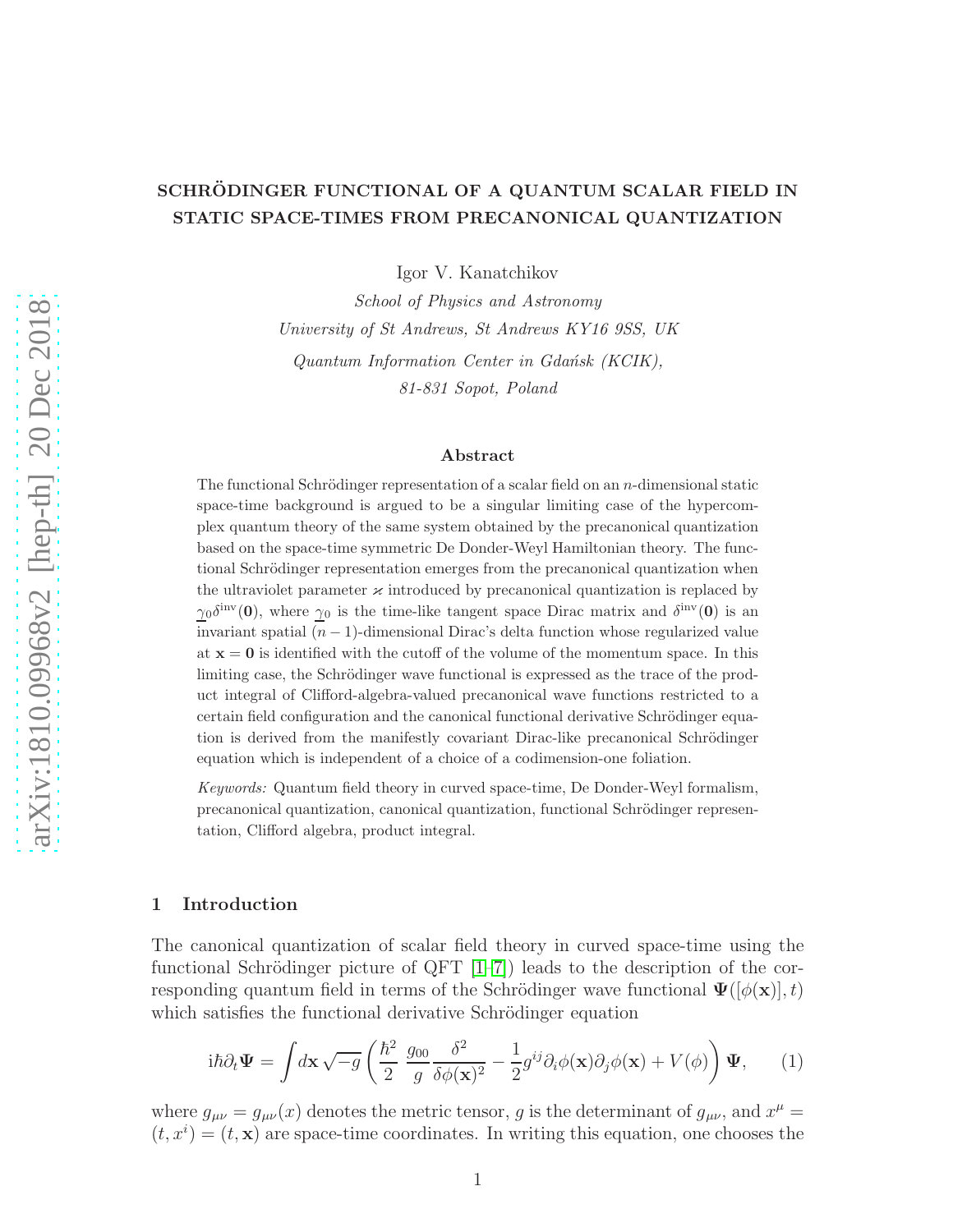space-time coordinates adapted to the codimension-one space-like foliation with the lapse and shift functions  $\hat{N} = \sqrt{g_{00}}$  and  $N_i = g_{0i} = 0$ , respectively, and the induced metric  $g_{ij}$  on the space-like leaves of the foliation. A detailed treatment of the functional Schrödinger picture of QFT in flat space-time can be found in  $[8, 9]$  $[8, 9]$ .

Instead, precanonical quantization of a scalar field  $\phi(x)$  on a curved space-time background (cf. [\[10,](#page-12-4)[11\]](#page-12-5)) given by the metric tensor  $g_{\mu\nu}(x)$  leads to the description in terms of a Clifford-algebra-valued wave function  $\Psi(\phi, x^{\mu})$  which satisfies the partial derivative precanonical Schrödinger equation on the finite-dimensional bundle with the coordinates  $(\phi, x^{\mu})$ :

<span id="page-1-0"></span>
$$
i\hbar\gamma^{\mu}(x)\nabla_{\mu}\Psi = \left(-\frac{1}{2}\hbar^2\varkappa\frac{\partial^2}{\partial\phi^2} + \frac{1}{\varkappa}V(\phi)\right)\Psi =: \frac{1}{\varkappa}\widehat{H}\Psi\,,\tag{2}
$$

where  $\gamma^{\mu}(x)$  are the Dirac matrices in curved space time which factorize the metric tensor  $g^{\mu\nu}(x)$ :

<span id="page-1-1"></span>
$$
\gamma^{\mu}(x)\gamma^{\nu}(x) + \gamma^{\nu}(x)\gamma^{\mu}(x) = 2g^{\mu\nu}(x),\tag{3}
$$

 $\nabla_\mu\,:=\,\partial_\mu+\frac{1}{4}$  $\frac{1}{4}\omega_{\mu}(x)$  is the covariant derivative acting on Clifford-algebra-valued wave functions,  $\omega_{\mu}(x) = \omega_{\mu AB}(x) \gamma^{AB}$  are the spin-connection matrices (Fock-Ivanenko coefficients [\[12](#page-12-6)[,13\]](#page-12-7)), and  $\gamma_A$  are the constant tangent space Dirac matrices:  $\gamma_A \gamma_B + \gamma_B \gamma_A = 2\eta_{AB}$  corresponding to the Minkowski metric  $\eta_{AB}$  with the signature of our choice  $+ - - -$ ....

The operator  $\hat{H}$  on the right-hand side of [\(2\)](#page-1-0) is called the De Donder-Weyl (DW) Hamiltonian operator and it is constructed according to the procedure of precanonical quantization [\[10,](#page-12-4) [11\]](#page-12-5). It contains an ultraviolet parameter  $\varkappa$  of the dimension of the inverse spatial volume which typically appears in the representations of precanonical quantum operators already in flat space-time [\[10,](#page-12-4) [14–](#page-12-8)[16\]](#page-12-9). It is interesting to note that the DW Hamiltonian operator  $\hat{H}$  coincides with the expression in flat space-time (cf. [\[10,](#page-12-4)[14](#page-12-8)[–16\]](#page-12-9)): the metric tensor components appear in the classical expression of the DW Hamiltonian function but they disappear in the quantum operator corresponding to it. The only manifestation of curved spacetime is through the curved space-time Dirac matrices [\(3\)](#page-1-1) and the spin-connection on the left-hand side of Eq. [\(2\)](#page-1-0).

Obviously, the precanonical description contrasts with a familiar description of quantum fields derived from the canonical quantization, in particular, with the description using the functional Schrödinger picture outlined above, which explicitly distinguishes the role of space variables x as the labels of degrees of freedom and the time variable  $t$  along which the quantum evolution proceeds. In this paper, we will show that the description of quantum scalar fields on a static metric background in the functional Schrödinger picture of QFT can be understood as a singular limiting case of a quantum scalar theory in curved space-time derived from precanonical quantization. This limiting case corresponds to the value of the ultraviolet parameter  $\varkappa$  introduced by precanonical quantization going to the regularized value of the Dirac delta function at equal spatial points (which is the ultraviolet cutoff of the volume of the momentum space). This claim generalizes the similar result for quantum scalar fields and quantum YM theory in flat space-time [\[20–](#page-13-0)[22\]](#page-13-1)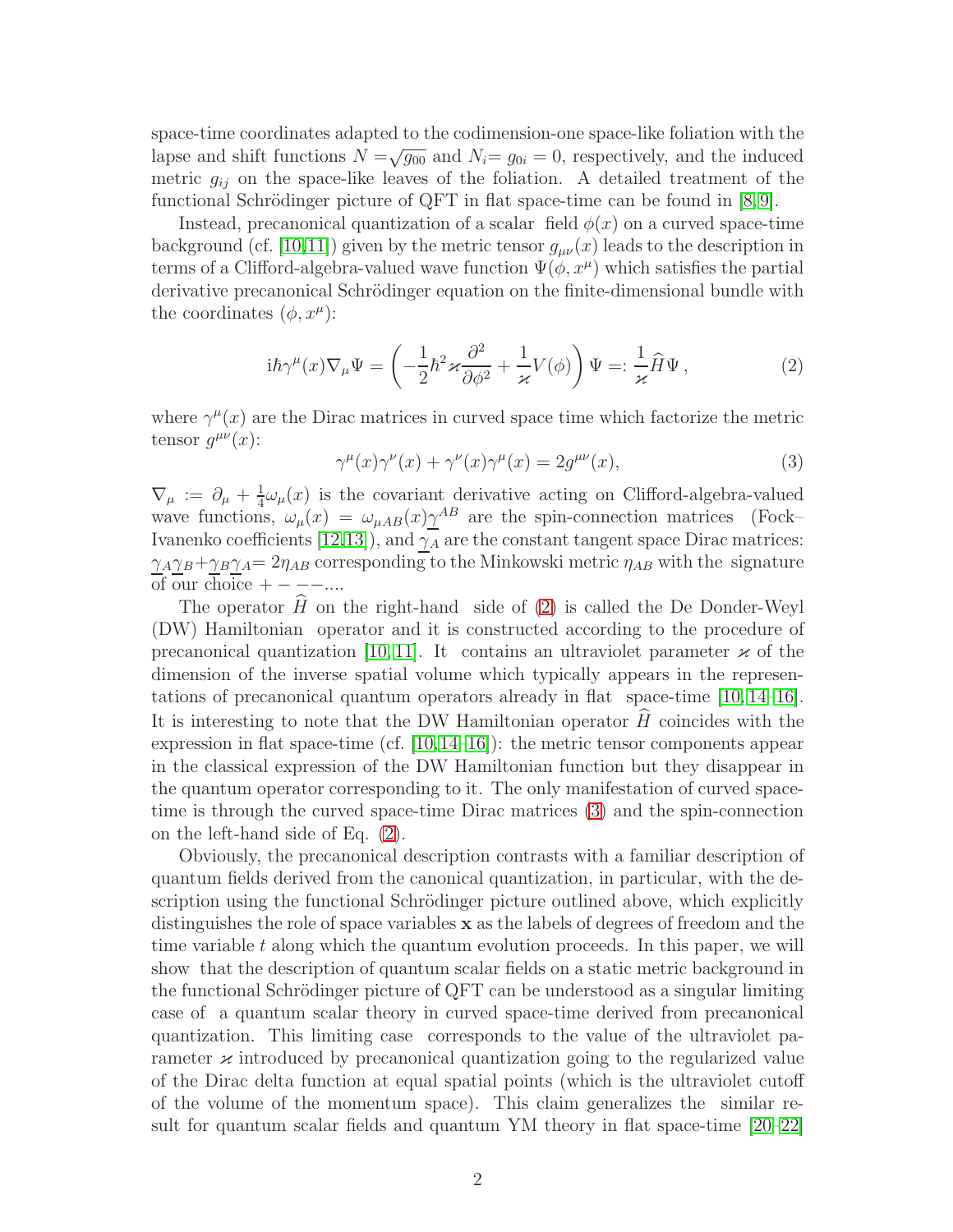(see also [\[17,](#page-12-10) [18\]](#page-12-11) for an earlier treatment) to curved space-time. The insights and notations from [\[20](#page-13-0)[–22\]](#page-13-1) will be closely followed in the present consideration.

Let us recall that precanonical quantization [\[14–](#page-12-8)[16,](#page-12-9)[19\]](#page-13-2) is based on a generalization of the Hamiltonian formalism to field theory known as the De Donder-Weyl (DW) Hamiltonian theory [\[23–](#page-13-3)[26\]](#page-13-4), which treats space-time variables on an equal footing. In this formulation, the Poisson brackets are defined on differential forms representing the dynamical variables. The construction of the brackets uses the polysymplectic structure (whose integration over the initial data yields the standard symplectic 2-form on an infinite-dimensional phase space of a field theory) related to the Poincaré-Cartan form in the calculus of variations and it leads to the Poisson-Gerstenhaber algebra structure generalizing the usual Poisson algebra known in the canonical Hamiltonian formalism [\[19,](#page-13-2) [27,](#page-13-5) [28\]](#page-13-6) (for further generalizations see also [\[29–](#page-13-7)[34\]](#page-13-8)). The existence of a Hamilton-Jacobi theory corresponding to the DW Hamiltonian formulation [\[24](#page-13-9)[–26\]](#page-13-4) inevitably raises the question as to which formulation of the quantum theory of fields would reproduce the (partial derivative!) DW Hamilton-Jacobi equation in the classical limit. The precanonical quantization aims at clarifying this question. Instead of quantizing the full Poisson-Gerstenhaber algebra, it is based on quantization of its small Heisenberglike subalgebra, that leads to a hypercomplex generalization of the formalism of quantum theory where both operators and wave functions are Clifford-algebravalued, and the precanonical Schrödinger equation includes the space-time Dirac operator which generalises the time derivative in the standard Schrödinger equation [\[14](#page-12-8)[–16,](#page-12-9) [19\]](#page-13-2). One of the features of this formulation of quantized fields is that it allows us to reproduce the classical field equations as the equations of expectation values of operators defined by and evolving according to the equations of precanonical quantization  $[10, 11]$  $[10, 11]$ . Moreover, by treating the space-time variables on an equal footing and leading to a formulation on a finite-dimensional space of field and space-time variables the precanonical quantization approach provides a natural and promising framework for quantization of gravity [\[35,](#page-13-10) [36\]](#page-14-0) and even for the consideration of the mass gap problem in quantum gauge theory [\[37\]](#page-14-1). On the classical level, the DW Hamiltonian formulation and the underlying polysymplectic structure have been used recently in order to construct highly effective numerical integrators for PDEs and general relativity [\[38,](#page-14-2) [39\]](#page-14-3).

In this paper, in Sec. 2 we assume that the Schrödinger wave functional  $\Psi$  is a functional of precanonical wave function  $\Psi$  restricted to a field configuration  $\phi(\mathbf{x})$ at time t. This implies a global space+time decomposition in the precanonical Schrödinger equation [\(2\)](#page-1-0). The time evolution of the wave functional  $\Psi$  is then controlled by the time evolution of the precanonical wave function  $\Psi$  restricted to the subspace  $\Sigma$  representing the above mentioned field configuration:  $\Psi_{\Sigma}$ . We will confine ourselves to the case of static space-times and present a restriction of the precanonical Schrödinger equation [\(2\)](#page-1-0) to  $\Sigma$ , which controls the time evolution of the precanonical wave function restricted to  $\Sigma$ . Then we will use it to write an equation for the time evolution of an arbitrary wave functional of  $\Psi_{\Sigma}$ . By comparing the terms in this equation with the expressions of variational derivatives of the composite functional  $\Psi([\Psi_{\Sigma}(\phi(\mathbf{x}), t)])$  with respect to  $\phi(\mathbf{x})$  we demonstrate how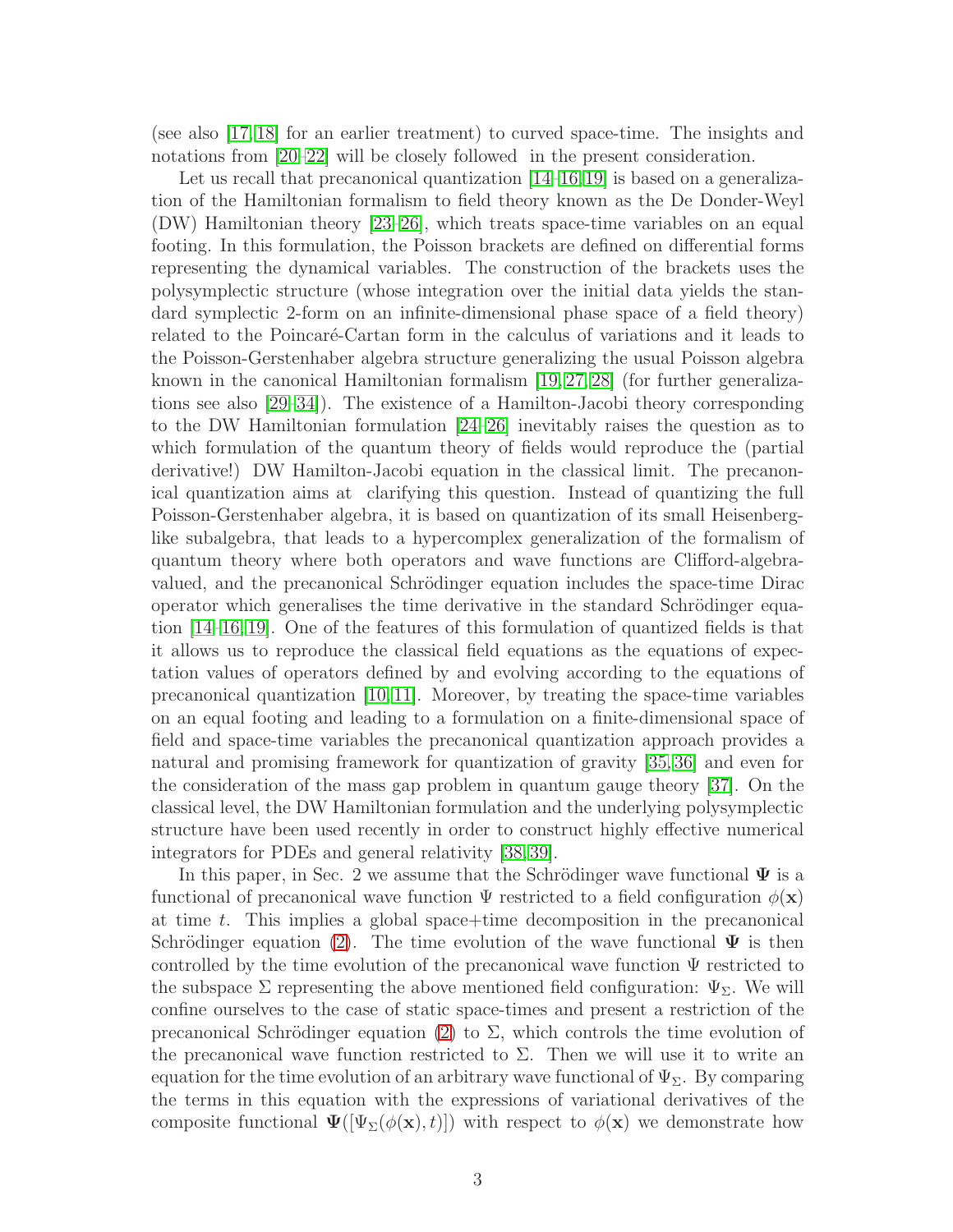the terms in the functional Schrödinger equation are emerging from the terms in the precanonical Schrödinger equation when the parameter  $\varkappa$  in the latter is replaced by a singular scalar combination of Dirac δ-function at equal spatial points,  $\gamma_0$  matrix and the density  $\sqrt{-g}$ . In this limiting case, we will be able to obtain an expression of the Schödinger wave functional in terms of the precanonical wave function and to argue that the contributions from the additional terms in the equation for  $\Psi_{\Sigma}$ , which have no counterparts in the functional derivative Schrödinger equation  $(1)$ , are vanishing. In this way we derive  $(1)$  from  $(2)$ . Our conclusions and some problems for further work are presented in Sec. 3.

## 2 Schrödinger wave functional from precanonical wave function

In the case of interacting scalar fields in flat space-time, the connection between the functional Schrödinger representation and precanonical quantization was established in [\[20,](#page-13-0)[21\]](#page-13-11). It was further extended to quantum YM theory in flat space-time in [\[22\]](#page-13-1). These papers improve our earlier considerations in [\[17\]](#page-12-10) and [\[18\]](#page-12-11). The conclusion is that the standard QFT in functional Schrödinger representation can be derived from the precanonical quantization in the limiting case of the infinite parameter  $\varkappa$  or, more precisely, when the combination  $\gamma_0 \varkappa$  is replaced by  $\delta(\mathbf{0})$ , a regularized value of Dirac delta function  $\delta(\mathbf{x} - \mathbf{x}')$  at coinciding spatial points, i.e. the cutoff of the momentum space volume introduced by regularization.

Here we explore a similar connection between the functional Schrödinger representation of a quantum scalar field theory in curved space-time and precanonical quantization of the same system. Specifically, we restrict ourselves to static space-times. In this case,  $\partial_t g^{\mu\nu} = 0$ , all curved space-time Dirac matrices  $\gamma^{\mu}$  are x-dependent, and the consistency with the choice of the adapted coordinate system used in [\(1\)](#page-0-0) implies for the Christoffel symbols and the spin-connection coefficients  $\Gamma^{\mu}_{0\nu} = 0 = \Gamma^0_{\mu\nu}$  and  $\omega_0^{IJ} = 0 = \omega_i^{0J}$ , respectively. An extension of the consideration below to more general space-times will be presented elsewhere [\[40\]](#page-14-4).

Intuitively, the relation between the Schrödinger wave functional and the precanonical wave function is suggested by the probabilistic interpretation. While the former has the meaning of the probability amplitude of finding a field configuration  $\phi(\mathbf{x})$  at some moment of time t, the latter can be interpreted as the probability amplitude of observing the field value  $\phi$  at the space-time point x. This allows us to expect that the time-dependent complex functional probability amplitude  $\Psi([\phi(\mathbf{x})], t)$  is a composition of space-time dependent Clifford-valued probability amplitudes given by the precanonical wave function  $\Psi(\phi, x)$ .

A relation between the functional Schrödinger picture and the precanonical descripton implies that the Schrödinger wave functional  $\Psi([\phi(\mathbf{x})], t)$  can be expressed as a functional of precanonical wave functions  $\Psi(\phi, x)$  restricted to a specific field configuration  $\Sigma: \phi = \phi(\mathbf{x})$  at time t:

<span id="page-3-0"></span>
$$
\mathbf{\Psi}([\phi(\mathbf{x})],t) = \mathbf{\Psi}([\Psi_{\Sigma}(\mathbf{x},t),\phi(\mathbf{x})]),\tag{4}
$$

where we have denoted the restriction of precanonical wave function  $\Psi(\phi, x)$  to  $\Sigma$  as  $\Psi_{\Sigma}(\mathbf{x},t) := \Psi(\phi = \phi(\mathbf{x}), \mathbf{x},t)$ . Thus the time dependence of the wave functional  $\Psi$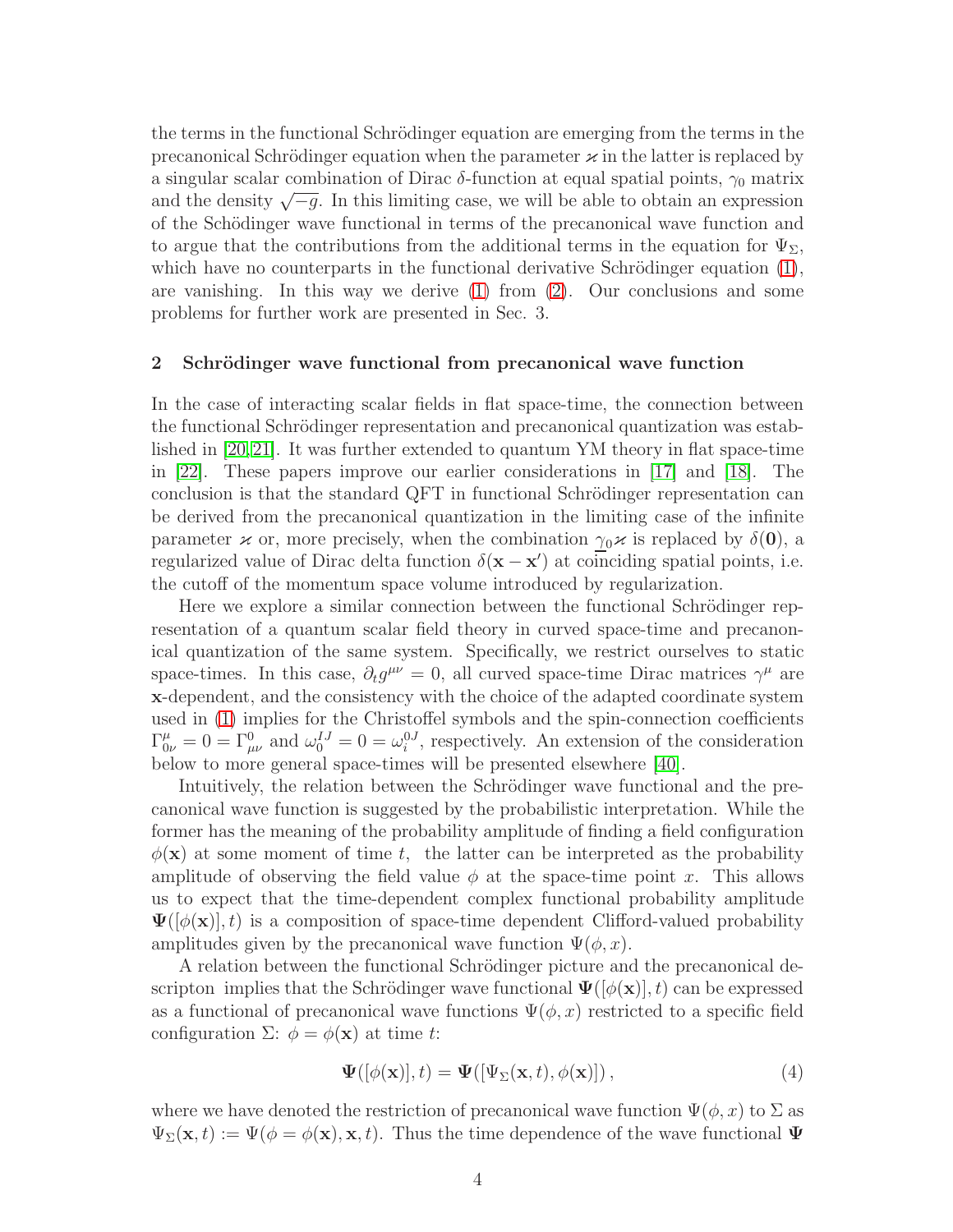is totally controlled by the time dependence of precanonical wave function restricted to  $\Sigma$  and the time derivative of  $\Psi$  is obtained by the chain rule differentiation

<span id="page-4-3"></span>
$$
i\partial_t \Psi = \text{Tr} \int d\mathbf{x} \left\{ \frac{\delta \Psi}{\delta \Psi_{\Sigma}^T(\mathbf{x},t)} i\partial_t \Psi_{\Sigma}(\mathbf{x},t) \right\},\tag{5}
$$

where  $\Psi^T$  is the transpose matrix of  $\Psi$ . In what follows, for brevity, we will denote  $\Psi_{\Sigma}(\mathbf{x}, t)$  simply as  $\Psi_{\Sigma}(\mathbf{x})$  or even  $\Psi_{\Sigma}$  when appropriate.

The time derivative  $i\partial_t \Psi_{\Sigma}(\mathbf{x}, t)$  is determined by the restriction of precanonical Schrödinger equation [\(2\)](#page-1-0) to  $\Sigma$ , which takes the form

<span id="page-4-0"></span>
$$
i\partial_t \Psi_\Sigma = -i\gamma_0 \gamma^i \left( \frac{d}{dx^i} - \partial_i \phi(\mathbf{x}) \frac{\partial}{\partial \phi} \right) \Psi_\Sigma - \frac{i}{4} \gamma_0 \gamma^i [\omega_i, \Psi_\Sigma] + \gamma_0 \frac{1}{\varkappa} \widehat{H}_\Sigma \Psi_\Sigma ,\qquad (6)
$$

where  $\frac{d}{dx^i}$  is the total derivative along  $\Sigma$ :

<span id="page-4-2"></span>
$$
\frac{d}{dx^{i}} := \partial_{i} + \partial_{i}\phi(\mathbf{x})\frac{\partial}{\partial\phi} + \partial_{i}\phi_{,k}(\mathbf{x})\frac{\partial}{\partial\phi_{,k}} + ..., \qquad (7)
$$

 $\phi_{k}$  denote the fiber coordinates of the first-jet bundle of the bundle of field varibles  $\phi$  over space-time (cf. [\[43,](#page-14-5) [44\]](#page-14-6)) and  $\widehat{H}_{\Sigma}$  is the restriction of the DW Hamiltonian operator to  $Σ$ :

<span id="page-4-4"></span>
$$
\frac{1}{\varkappa}\widehat{H}_{\Sigma} = \frac{1}{\varkappa}\widehat{H} = -\frac{\varkappa}{2}\frac{\partial}{\partial\phi^2} + \frac{1}{\varkappa}V(\phi). \tag{8}
$$

In [\(6\)](#page-4-0) we already explicitly specify the action of the spin-connection on Cliffordvalued functions via a commutator, though the necessity of it will be revealed only later in Eq. [\(31\)](#page-8-0). The first two terms in [\(6\)](#page-4-0) can be rewritten in terms of the total covariant derivative  $\nabla^{\text{tot}}$  of  $\Psi$  restricted to  $\Sigma$ ,

$$
i\partial_t \Psi_{\Sigma} = -i\gamma_0 \gamma^i \nabla_i^{\rm tot} \Psi_{\Sigma} + i\gamma_0 \gamma^i \partial_i \phi(\mathbf{x}) \partial_{\phi} \Psi_{\Sigma} + \frac{1}{\varkappa} \gamma_0 \widehat{H}_{\Sigma} \Psi_{\Sigma} , \qquad (9)
$$

where the superscript <sup>tot</sup> has two meanings: the first meaning is that the derivative is total in the sense of being taken of a composite function  $\Psi(\phi(\mathbf{x}), \mathbf{x})$ , and the second meaning is that the covariant derivative of a Clifford-valued tensor function  $T^{\mu_1\mu_2...}_{\nu_1\nu_2...}$  is total in the sense that it includes both the spin-connection  $\omega_\mu^{IJ}$  and the Christoffel symbols  $\Gamma^{\alpha}_{\beta\gamma}$ :

<span id="page-4-1"></span>
$$
\nabla_{\alpha}^{\text{tot}} T^{\mu_1 \mu_2 \dots}_{\nu_1 \nu_2 \dots} := \frac{d}{dx^{\alpha}} T^{\mu_1 \mu_2 \dots}_{\nu_1 \nu_2 \dots} + \frac{1}{4} [\omega_{\alpha}, T^{\mu_1 \mu_2 \dots}_{\nu_1 \nu_2 \dots}] + [\Gamma, T]^{\mu_1 \mu_2 \dots}_{\alpha \nu_1 \nu_2 \dots},
$$
(10)

where  $[\Gamma, T]_{\alpha\nu_1\nu_2...}^{\mu_1\mu_2...}$  is just a short-hand notation for  $\Gamma_{\alpha\beta}^{\mu_1}T_{\nu_1\nu_2...}^{\mu_1}\ + \ \Gamma_{\alpha\beta}^{\mu_2}T_{\nu_1\nu_2...}^{\mu_2}\ + \ \ldots \ \Gamma_{\alpha\nu_1}^{\beta}T_{\beta\nu_2\ldots}^{\mu_1\mu_2\ldots}-\Gamma_{\alpha\nu_2}^{\beta}T_{\nu_1\beta\ldots}^{\mu_1\mu_2\ldots}-\ldots$  and the commutator with the spin-connection matrix in the second term ensures that the covariant derivative satisfies the Leibniz rule when acting on the Clifford (matrix) product of two Clifford-valued tensor quantities. This property will be very important for our integrations by parts below. The last term in [\(10\)](#page-4-1) vanishes when acting on the scalar Clifford-valued function Ψ.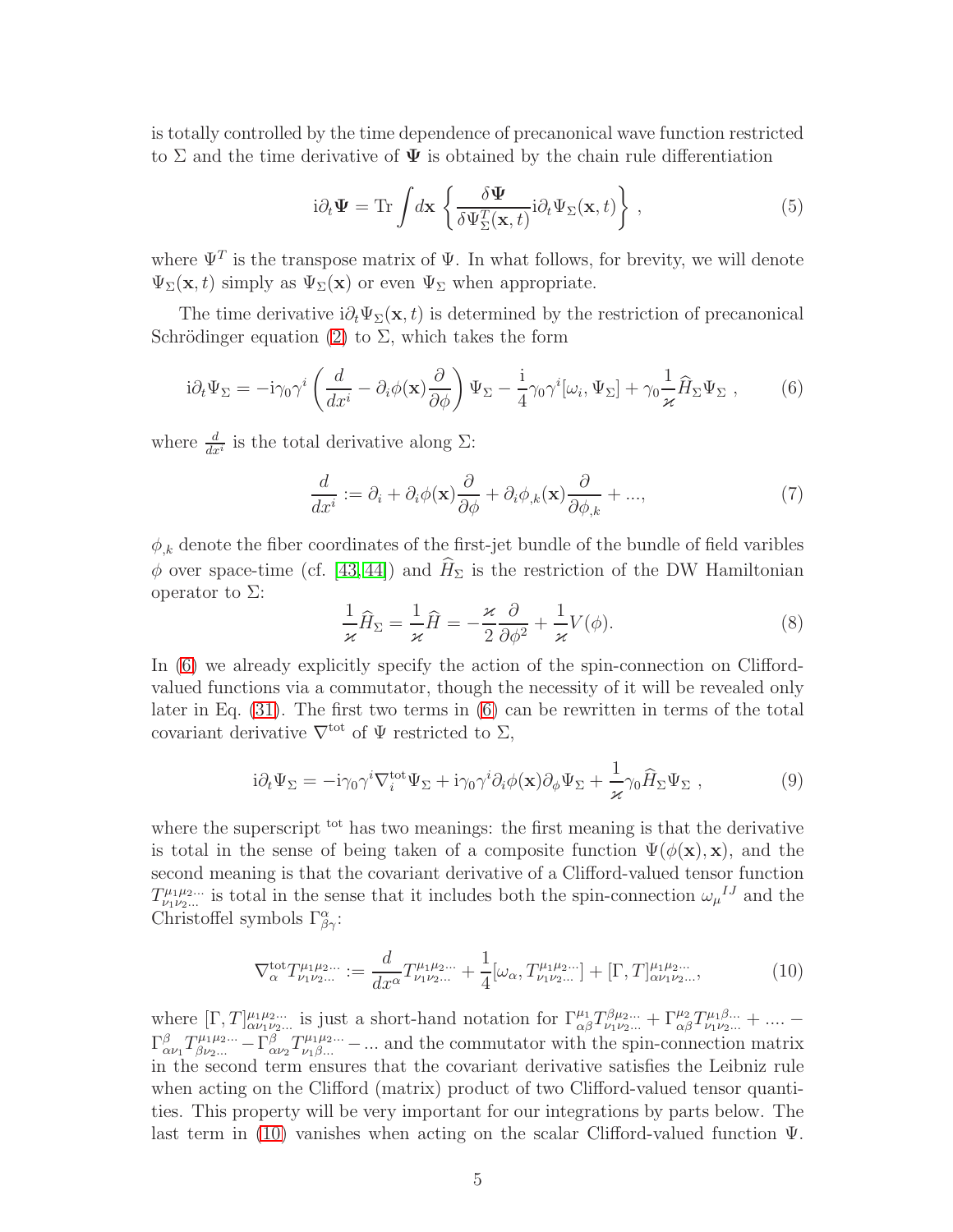However, it appears in the condition of the covariant constancy of Dirac matrices  $\gamma^{\mu}$  and their antisymmetric products  $\gamma^{\mu_1\mu_2\ldots}$ , which in terms of  $\nabla^{\text{tot}}_{\alpha}$  reads

<span id="page-5-3"></span>
$$
\nabla_{\alpha}^{\text{tot}} \gamma^{\mu_1 \mu_2 \dots} = 0. \tag{11}
$$

Obviously, when acting on x-dependent  $\gamma$ -matrices, only the first partial derivative term in [\(7\)](#page-4-2) is non-vanishing.

Now, from [\(5\)](#page-4-3), [\(6\)](#page-4-0) and [\(8\)](#page-4-4) the time evolution of the wave functional of the quantum scalar field in static space-time is given by

$$
i\partial_t \Psi = \int \mathrm{d}\mathbf{x} \,\mathrm{Tr}\Big\{\Phi(\mathbf{x})\Big[\underbrace{-i\gamma_0\gamma^i \frac{d}{dx^i}\Psi_{\Sigma}(\mathbf{x})}_{I} + \underbrace{i\gamma_0\gamma^i\partial_i\phi(\mathbf{x})\partial_{\phi}\Psi_{\Sigma}(\mathbf{x})}_{II}\Big]\n\underbrace{-\frac{i}{4}\gamma_0\gamma^i[\omega_i,\Psi_{\Sigma}(\mathbf{x})]\underbrace{-\frac{\varkappa}{2}\gamma_0\partial_{\phi\phi}\Psi_{\Sigma}(\mathbf{x})}_{IV} + \frac{1}{\varkappa}\gamma_0V(\phi(\mathbf{x}))\Psi_{\Sigma}(\mathbf{x})}\Big]\Big\},\tag{12}
$$

where the notation

<span id="page-5-2"></span><span id="page-5-1"></span><span id="page-5-0"></span>
$$
\Phi(\mathbf{x}) := \frac{\delta \Psi}{\delta \Psi_{\Sigma}^{T}(\mathbf{x})}
$$
(13)

is introduced. We would like to see how this equation can reproduce the functional derivative Schrödinger equation [\(1\)](#page-0-0).

In order to compare [\(12\)](#page-5-0) with [\(1\)](#page-0-0), let us calculate the first and the second total functional derivatives of  $\Psi$  in [\(4\)](#page-3-0) with respect to  $\phi(\mathbf{x})$ :

$$
\frac{\delta \Psi}{\delta \phi(\mathbf{x})} = \text{Tr}\left\{\Phi(\mathbf{x})\partial_{\phi}\Psi_{\Sigma}(\mathbf{x})\right\} + \frac{\bar{\delta}\Psi}{\bar{\delta}\phi(\mathbf{x})},\tag{14}
$$

$$
\frac{\delta^2 \Psi}{\delta \phi(\mathbf{x})^2} = \text{Tr} \left\{ \Phi(\mathbf{x}) \ \delta(\mathbf{0}) \partial_{\phi\phi} \Psi_{\Sigma}(\mathbf{x}) + 2 \frac{\bar{\delta} \Phi(\mathbf{x})}{\bar{\delta} \phi(\mathbf{x})} \ \partial_{\phi} \Psi_{\Sigma}(\mathbf{x}) \right\} + \frac{\bar{\delta}^2 \Psi}{\bar{\delta} \phi(\mathbf{x})^2} \n+ \text{Tr} \text{Tr} \left\{ \frac{\delta^2 \Psi}{\delta \Psi_{\Sigma}^T(\mathbf{x}) \otimes \delta \Psi_{\Sigma}^T(\mathbf{x})} \ \partial_{\phi} \Psi_{\Sigma}(\mathbf{x}) \otimes \partial_{\phi} \Psi_{\Sigma}(\mathbf{x}) \right\}.
$$
\n(15)

where the double trace notation in the last line refers to the fact that the trace is taken of each of the matrices in the direct product. Here and in what follows,  $\delta$  denotes the partial functional derivative with respect to  $\phi(\mathbf{x})$ , and  $\delta(\mathbf{0})$  is the  $(n-1)$ -dimensional delta-function at  $x = 0$  which results from the variational differentiation of the function  $\Psi_{\Sigma}(\mathbf{x})$  with respect to itself at the same spatial point. Henceforth, when writing  $\delta(\mathbf{0})$ , we imply that a proper regularization like a point splitting or a lattice one has been applied in order to make sense of this singular expression. This is the regularization which is usually implied when the second variational derivative is used in the functional Schrödinger equation in QFT.

Let us start from the observation that the potential energy term in the canonical functional derivative Schrödinger equation for the quantum scalar field  $(1)$  should be obtained from the potential energy term  $V$  in [\(12\)](#page-5-0), i.e.

$$
\int d\mathbf{x} \operatorname{Tr} \left\{ \Phi(\mathbf{x}) \frac{1}{\varkappa} \gamma_0 V(\phi(\mathbf{x})) \Psi_\Sigma(\mathbf{x}) \right\} \mapsto \int d\mathbf{x} \sqrt{-g} \ V(\phi(\mathbf{x})) \ \Psi, \tag{16}
$$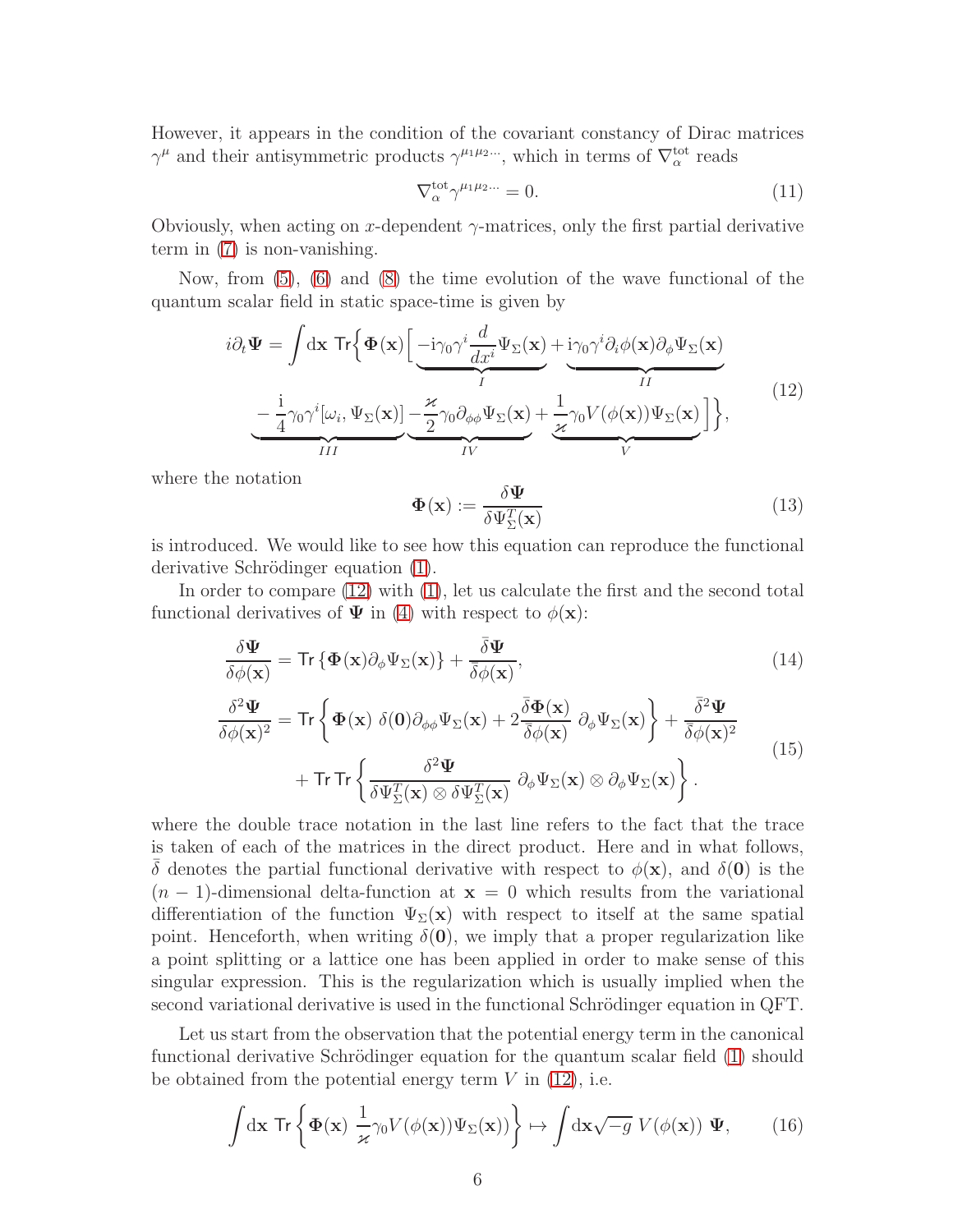where a more precise meaning of the symbol  $\rightarrow$  will be clarified below. To accomplish that, the following relation should be fulfilled at any spatial point x:

<span id="page-6-0"></span>
$$
\operatorname{Tr}\left\{\Phi(\mathbf{x})\ \frac{1}{\varkappa}\gamma_0\Psi_\Sigma(\mathbf{x})\right\} \mapsto \sqrt{-g}\ \Psi. \tag{17}
$$

By functionally differentiating both sides of Eq. [\(17\)](#page-6-0) with respect to  $\Psi_{\Sigma}^{T}(\mathbf{x})$ , we obtain

$$
\operatorname{Tr}\left\{\frac{\delta^2\Psi}{\delta\Psi_{\Sigma}^T(\mathbf{x})\otimes\delta\Psi_{\Sigma}(\mathbf{x})}\frac{1}{\varkappa}\gamma_0\Psi_{\Sigma}(\mathbf{x})\right\}+\Phi(\mathbf{x})\frac{1}{\varkappa}\gamma_0\delta(\mathbf{0})\mapsto\sqrt{-g}\ \Phi(\mathbf{x}),\tag{18}
$$

where  $\delta(\mathbf{0}) := \delta \Psi_{\Sigma}(\mathbf{x}) / \delta \Psi_{\Sigma}(\mathbf{x})$ . This type of relation is possible only if the second variational derivative of  $\Psi$  with respect to  $\Psi_{\Sigma}(\mathbf{x})$  vanishes:

<span id="page-6-3"></span>
$$
\frac{\delta^2 \Psi}{\delta \Psi_\Sigma(\mathbf{x}) \otimes \delta \Psi_\Sigma(\mathbf{x})} = 0, \tag{19}
$$

and

$$
\frac{1}{\kappa}\gamma_0(\mathbf{x})\delta(\mathbf{0}) - \sqrt{-g}(\mathbf{x}) \mapsto 0
$$
\n(20)

(here we explicitly recall that both  $\gamma_0$  and  $\sqrt{-g}$  depend on x-s). The latter can be understood as the condition

<span id="page-6-1"></span>
$$
\gamma^0 \sqrt{-g} \varkappa \mapsto \delta(\mathbf{0}).\tag{21}
$$

By noticing that  $\sqrt{-g} = \sqrt{-g_{00}h}$ , where  $h := \det ||g_{ij}||$  is the determinant of the spatial part of the metric tensor, and  $\gamma^0 \sqrt{g_{00}} = \gamma_0$  is the time-like component of the tangent Minkowski space Dirac matrices, we can rewrite [\(21\)](#page-6-1) in the form

<span id="page-6-4"></span>
$$
\underline{\gamma}_0 \varkappa \mapsto \delta(0) / \sqrt{-h} = \delta^{\text{inv}}(0), \tag{22}
$$

where in the last equality the invariant  $(n - 1)$ -dimensional delta function appears which is defined by the property  $\int d\mathbf{x} \sqrt{-h}(\mathbf{x}) \delta^{\text{inv}}(\mathbf{x}) = 1$ . We, therefore, see that the curved space-time generalization of the limiting map  $\gamma_0 \varkappa \mapsto \delta(0)$  found earlier in flat space-time [\[20,](#page-13-0) [21\]](#page-13-11) just replaces the  $(n - 1)$ -dimensional delta function by the invariant one, at least in static space-times.

Similarly, in the limiting case  $(21)$ , the term IV in  $(12)$  reproduces the first term on the right-hand side of [\(15\)](#page-5-1):

<span id="page-6-2"></span>
$$
IV: \quad -\frac{\varkappa}{2}\gamma_0 \partial_{\phi\phi} \Psi_{\Sigma} \mapsto -\frac{1}{\sqrt{-g}}g_{00}\delta(\mathbf{0})\partial_{\phi\phi} \Psi_{\Sigma}. \tag{23}
$$

Then, by comparing with  $(15)$  we conclude that the term IV in  $(12)$  leads to the following expression in variational derivatives of  $\Psi$ :

$$
IV: \operatorname{Tr}\left\{\frac{1}{2}\Phi(\mathbf{x})\varkappa\gamma_0\partial_{\phi\phi}\Psi_{\Sigma}(\mathbf{x})\right\}\n\mapsto \frac{1}{2}\frac{g_{00}}{\sqrt{-g}}\left(\frac{\delta^2\Psi}{\delta\phi(\mathbf{x})^2} - 2\operatorname{Tr}\left\{\frac{\bar{\delta}\Phi(\mathbf{x})}{\bar{\delta}\phi(\mathbf{x})}\partial_{\phi}\Psi_{\Sigma}(\mathbf{x})\right\} - \frac{\bar{\delta}^2\Psi}{\bar{\delta}\phi(\mathbf{x})^2}\right).
$$
\n(24)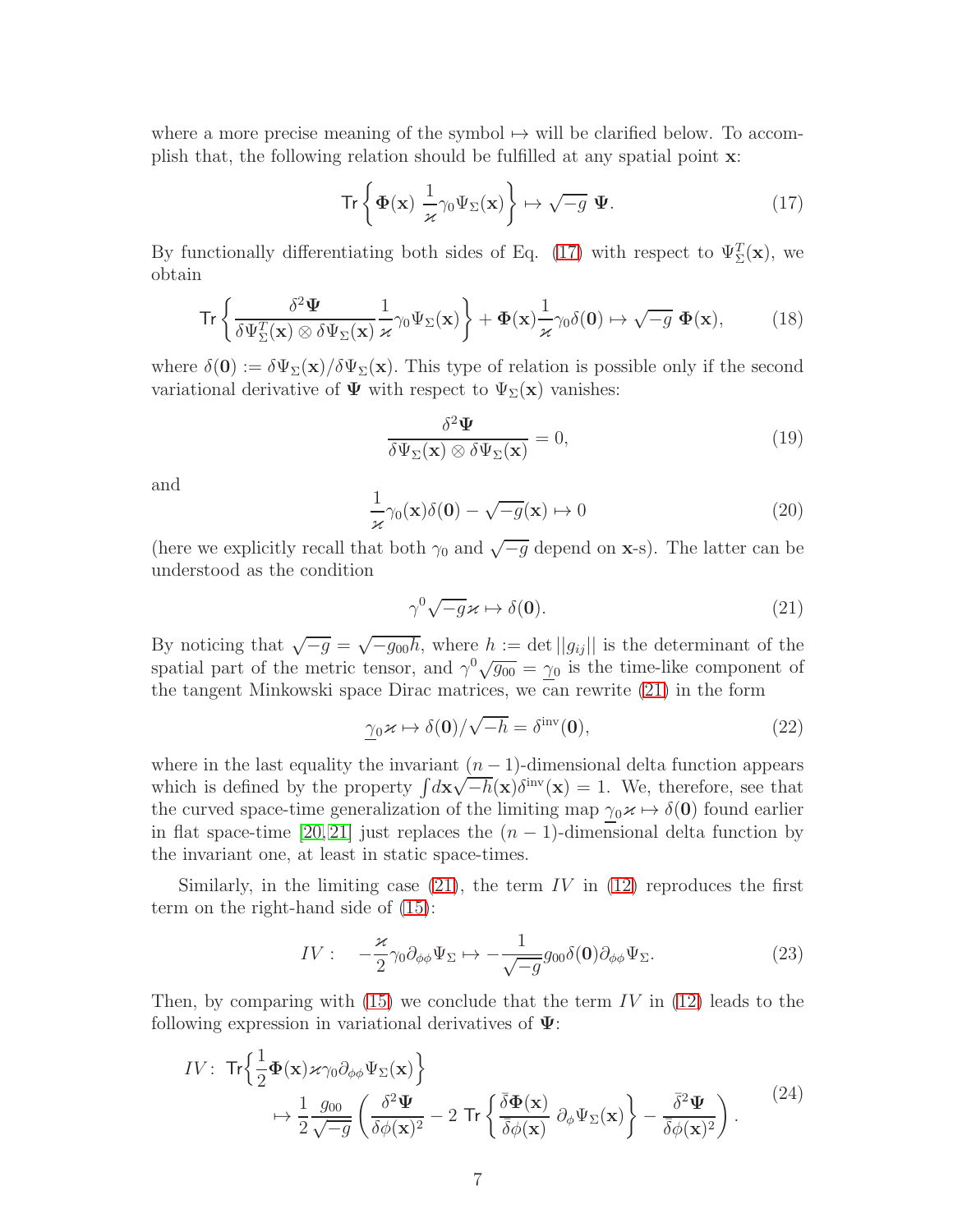While the first term on the right-hand side of [\(24\)](#page-6-2) correctly reproduces the first term in the functional derivative Schrödinger equation  $(1)$ , two other terms need further investigation, which follows.

Since we expect Eq. [\(12\)](#page-5-0) to lead to a description solely in terms of the wave functional  $\Psi$ , as in the functional Schrödinger equation [\(1\)](#page-0-0), the term II in [\(12\)](#page-5-0) with  $\partial_{\phi} \Psi_{\Sigma}$  should be cancelled by some other term with  $\partial_{\phi} \Psi_{\Sigma}(\mathbf{x})$ . Now we can do so with the help of the second term in [\(24\)](#page-6-2). Thus the requirement of mutual cancellation of the terms with  $\partial_{\phi} \Psi_{\Sigma}(\mathbf{x})$  leads to the relation

<span id="page-7-0"></span>
$$
II + \text{part of } IV: \quad \Phi(\mathbf{x}) \text{i}\gamma_0 \gamma^i \partial_i \phi(\mathbf{x}) + \frac{g_{00}}{\sqrt{-g}} \frac{\bar{\delta} \Phi(\mathbf{x})}{\bar{\delta} \phi(\mathbf{x})} \mapsto 0. \tag{25}
$$

By taking the variational derivative of [\(25\)](#page-7-0) with respect to  $\phi(\mathbf{x}')$  we can easily see that [\(25\)](#page-7-0) with  $\mapsto$  replaced by the equality sign is not an integrable equation in variational derivatives. Nevertheless, by taking into account that it should be valid only under the limiting map [\(21\)](#page-6-1), we can write the solution for  $\Phi(\mathbf{x})$  in the form

<span id="page-7-1"></span>
$$
\Phi(\mathbf{x}) = \Xi([\Psi_{\Sigma}]; \check{\mathbf{x}}) e^{-i\phi(\mathbf{x})\gamma^i \partial_i \phi(\mathbf{x})/x}, \qquad (26)
$$

where  $\Xi([\Psi_{\Sigma}]; \check{\mathbf{x}})$  denotes a functional of  $\Psi_{\Sigma}(\mathbf{x}')$  at  $\mathbf{x}' \neq \mathbf{x}$  (i.e. on a punctured space with the removed point **x**), i.e.  $\frac{\bar{\delta} \Xi([\Psi_{\Sigma}];\dot{x})}{\bar{\delta} \phi(\mathbf{x})} \equiv 0$ , which plays the role of the integration constant here. Indeed, by differentiating [\(26\)](#page-7-1) with respect to  $\phi(\mathbf{x})$ , replacing  $\kappa$ according to the limiting map [\(21\)](#page-6-1), and taking into account that  $\partial_i \delta(\mathbf{0}) = 0$  and  $\gamma_0(\mathbf{x})\gamma_0(\mathbf{x}) = g_{00}(\mathbf{x})$ , we conclude that [\(25\)](#page-7-0) is fulfilled by [\(26\)](#page-7-1) under the condition [\(21\)](#page-6-1). Moreover, [\(26\)](#page-7-1) by construction fulfills

$$
\frac{\delta \Phi(\mathbf{x})}{\delta \Psi_{\Sigma}^{T}(\mathbf{x})} = \frac{\delta^{2} \Psi}{\delta \Psi_{\Sigma}^{T}(\mathbf{x}) \otimes \delta \Psi_{\Sigma}^{T}(\mathbf{x})} \equiv 0, \qquad (27)
$$

which is consistent with [\(19\)](#page-6-3) as it should. Let us emphasize that the cancellation of the terms with  $\partial_{\phi} \Psi_{\Sigma}(\mathbf{x})$  can be only achieved in the limiting case [\(21\)](#page-6-1).

Now, based on [\(13\)](#page-5-2), [\(17\)](#page-6-0) and [\(26\)](#page-7-1) we can write the wave functional  $\Psi$  in the following form valid at any point x:

<span id="page-7-2"></span>
$$
\Psi \sim \text{Tr}\left\{ \Xi\big( [\Psi_{\Sigma}]; \check{\mathbf{x}} \big) \ e^{-i\phi(\mathbf{x})\gamma^i \partial_i \phi(\mathbf{x})/\varkappa} \frac{\gamma_0}{\sqrt{-g}\varkappa} \Psi_{\Sigma}(\mathbf{x}) \right\}_{\big|\varkappa \mapsto \gamma_0 \delta(\mathbf{0})/\sqrt{-g}},\tag{28}
$$

where ∼ denotes the equality up to a normalization factor, which will also include x and  $\sqrt{-g}$ , and the notation  $\{...\}\Big|_{\varkappa\longmapsto\gamma_0\delta(0)/\sqrt{-g}}$ means that every appearance of  $\varkappa$ in the expression inside braces is replaced by  $\gamma_0 \delta(0)/\sqrt{-g}$  with a regularized value of  $\delta(\mathbf{0})$  in accord with the limiting map [\(21\)](#page-6-1).

Using this expression for the wave functional  $\Psi$  we can now evaluate the last term in  $(24)$  in the limit  $(21)$ :

part of IV: 
$$
\frac{1}{2} \frac{g_{00}}{\sqrt{-g}} \frac{\overline{\delta}^2 \Psi}{\overline{\delta} \phi(\mathbf{x})^2} \mapsto -\frac{1}{2} \sqrt{-g} g^{ij} \partial_i \phi(\mathbf{x}) \partial_j \phi(\mathbf{x}) \Psi.
$$
 (29)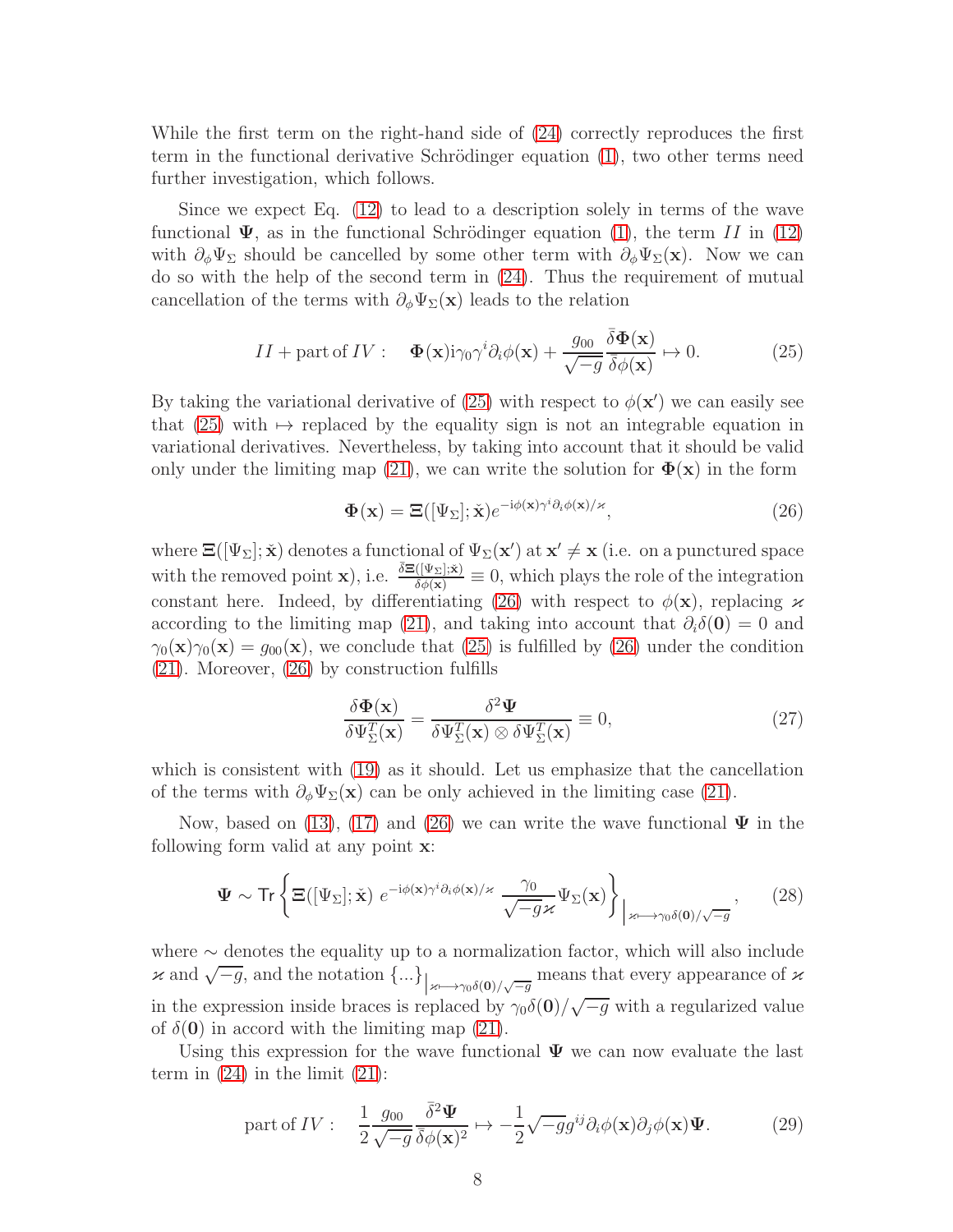We see that it correctly reproduces the second term in the functional derivative Schrödinger equation  $(1)$  which is responsible for the inherent non-ultralocality (adapting Klauder's terminology [\[45\]](#page-14-7)) of quantum relativistic scalar field theory.

Thus, in the limiting case  $(21)$ , we have successfully derived all terms in  $(1)$ from our precanonical Schrödinger equation restricted to  $\Sigma$ , Eq. [\(6\)](#page-4-0). However, there are still two terms  $I$  and  $III$  left in [\(12\)](#page-5-0) which have not played any role yet:

<span id="page-8-1"></span>
$$
I + III: -i \int dx \operatorname{Tr} \left\{ \Phi(x) \gamma_0 \gamma^i \nabla_i^{\text{tot}} \Psi_\Sigma \right\}.
$$
 (30)

In our previous discussions in flat space-time [\[20–](#page-13-0)[22\]](#page-13-1) it has been always easy to show in the end of the calculation that the corresponding term with the total derivative  $d/dx \Psi_{\Sigma}(\mathbf{x})$  is vanishing (under the boundary condition that  $\Psi_{\Sigma}(\mathbf{x})$  is vanishing at the spatial infinity). Let us see if this property extends to the case of static curved space-times which we consider here.

By integration by parts using the covariant Stokes theorem and the Leibniz property of the covariant derivative  $\nabla^{\text{tot}}$  acting on Clifford-valued functions, [\(30\)](#page-8-1) can be transformed as follows:

$$
I + III := -i \int dx \sqrt{-h} \left( \text{Tr} \left\{ \frac{1}{\sqrt{-h}} \Phi(\mathbf{x}) \gamma_0 \gamma^i \nabla_i^{\text{tot}} \Psi_{\Sigma} \right\} \right)
$$
  
\n
$$
= -i \int dx \sqrt{-h} \text{Tr} \left\{ \nabla_i^{\text{tot}} \left( \frac{1}{\sqrt{-h}} \Phi(\mathbf{x}) \gamma_0 \gamma^i \Psi_{\Sigma} \right) \right\}
$$
  
\n
$$
+i \int dx \left( \sqrt{-h} \text{Tr} \left\{ \nabla_i^{\text{tot}} \left( \frac{1}{\sqrt{-h}} \Phi(\mathbf{x}) \gamma_0 \gamma^i \Psi_{\Sigma} \right\} \right)
$$
  
\n
$$
= -i \oint_{\partial \Sigma} dx_i \text{Tr} \left\{ \Phi \gamma_0 \gamma^i \Psi_{\Sigma} \right\} + i \int dx \text{Tr} \left\{ \Phi \left( \nabla_i^{\text{tot}} (\gamma_0 \gamma^i) \right) \Psi_{\Sigma} \right\}
$$
  
\n
$$
+i \int dx \left( \frac{-\nabla_i \sqrt{-h}}{\sqrt{-h}} \text{Tr} \left\{ \Phi \gamma_0 \gamma^i \Psi_{\Sigma} \right\} + \text{Tr} \left\{ \left( \nabla_i^{\text{tot}} \Phi(\mathbf{x}) \right) \gamma_0 \gamma^i \Psi_{\Sigma} \right\} \right).
$$
  
\n(31)

Here,

- <span id="page-8-0"></span>(i) the first boundary term on the right-hand side of [\(31\)](#page-8-0) follows from the covariant Stokes theorem;  $d\mathbf{x}_i = d^{n-2}\mathbf{x}|_{\partial \Sigma} n_i(\mathbf{x})$  is the measure of  $(n-2)$ -dimensional integration on the boundary  $\partial \Sigma$  with the normal vector  $n_i(\mathbf{x})$  tangent to  $\Sigma$ . Under the assumption that  $\Psi$  vanishes on the boundary  $\partial \Sigma$  the boundary term vanishes too.
- (ii) Next three terms on the right-hand side of [\(31\)](#page-8-0) follow from the Leibniz rule with respect to the Clifford product fulfilled by the total covariant derivative  $\nabla_i^{\text{tot}}$  acting on tensor Clifford-algebra-valued functions. This is where the fact that the spin-connection matrix  $\omega_i$  acts on  $\Psi$  by means of the commutator product  $[\omega_i, \Psi]$  is essential.
- (iii) The second term with  $\nabla_i^{\text{tot}}(\gamma_0\gamma^i)$  vanishes due to the covariant constancy of Dirac matrices [\(11\)](#page-5-3).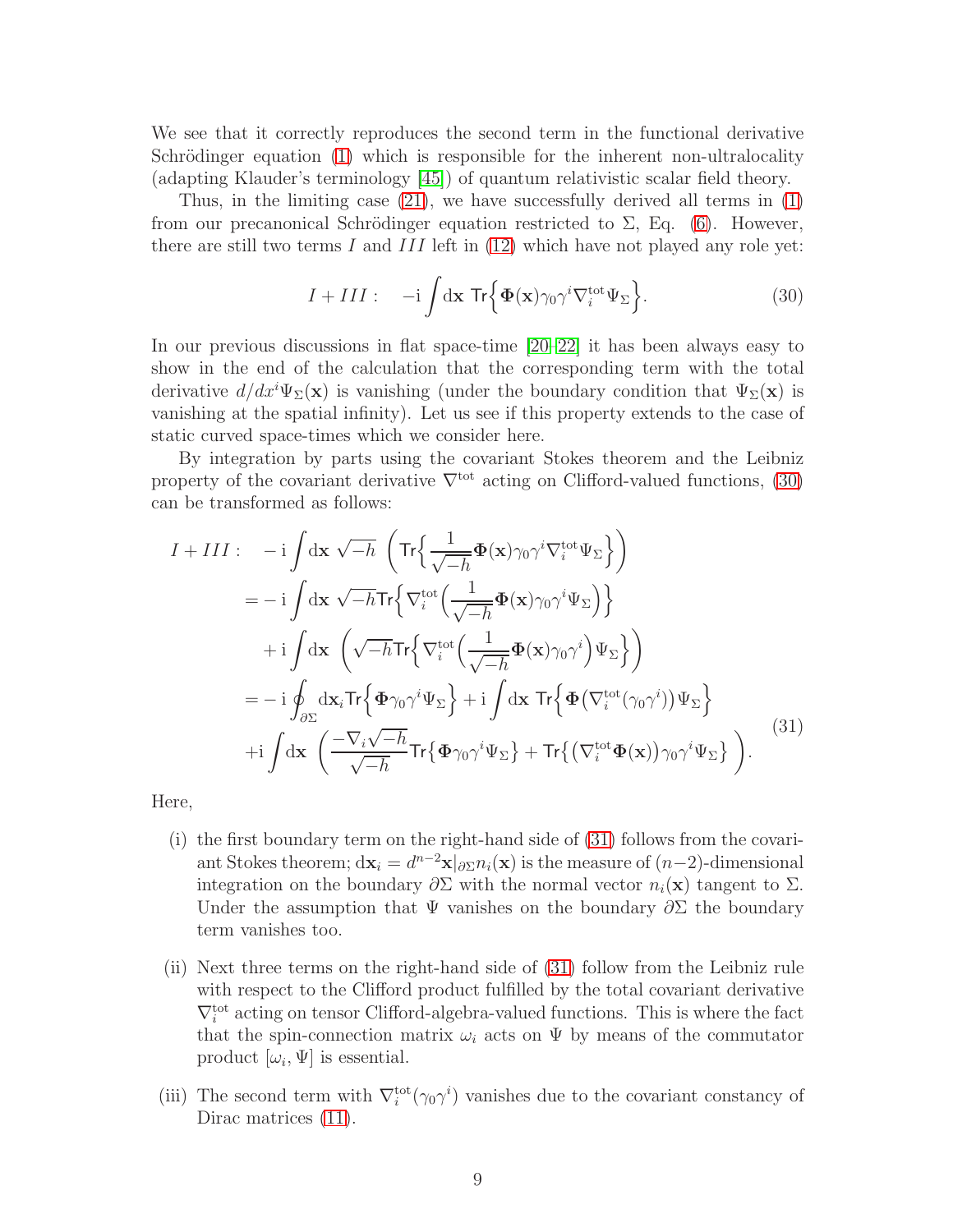- (iv) The third term vanishes because the covariant derivative of the density  $\sqrt{-h}$ vanishes:  $\nabla_i \sqrt{-h} = 0$ , as a consequence of the covariant constancy of  $g_{\mu\nu}$ .
- (v) In the fourth term on the right-hand side of [\(31\)](#page-8-0), using the explicit formula for  $\Phi(\mathbf{x})$  in [\(26\)](#page-7-1) and the Leibniz rule for  $\nabla_i^{\text{tot}}$ , we obtain

<span id="page-9-0"></span>
$$
\nabla_i^{\rm tot} \Phi(\mathbf{x}) = -\frac{i}{\varkappa} \Phi(\mathbf{x}) \big( \partial_i \phi \gamma^l \partial_l \phi + \phi \gamma^l \partial_{il} \phi + \phi (\nabla_i^{\rm tot} \gamma^l) \partial_l \phi \big). \tag{32}
$$

The last term in [\(32\)](#page-9-0) vanishes due to the covariant constancy of Dirac matrices  $(11)$ . By substituting  $(32)$  into the last term in  $(31)$ , integrating by parts (assuming the field configurations  $\phi(\mathbf{x})$  vanish at the spatial infinity) and using the covariant Stokes theorem again, we obtain

<span id="page-9-1"></span>
$$
\int d\mathbf{x} \operatorname{Tr} \left\{ ||\Psi||\sqrt{-g} \left(g^{il}\partial_i \phi \partial_l \phi + \phi g^{il}\partial_{il}\phi\right) \right\}
$$
\n
$$
= -\Psi \int d\mathbf{x} \sqrt{-h} \nabla_i \left(\sqrt{g_{00}} g^{il}\right) \frac{1}{2} \partial_l \phi^2 = 0,
$$
\n(33)

where  $||\Psi|| := \Phi(\mathbf{x}) \frac{1}{\varkappa \sqrt{-g}} \gamma_0 \Psi_\Sigma(\mathbf{x})$  such that  $Tr||\Psi|| = \Psi$  (c.f. [\(17\)](#page-6-0)) is independent of x. Again, the right-hand side of [\(33\)](#page-9-1) vanishes because the covariant derivative of the metric tensor vanishes.

Thus we have shown that all four terms on the right-hand side of [\(31\)](#page-8-0) vanish and, therefore, the terms I and III in [\(12\)](#page-5-0) in the limiting case [\(21\)](#page-6-1) yield a vanishing contribution in the equation for the functional  $\Psi$ .

Note that this result is a consequence of the properties of the pseudo-Riemannian geometry of the space-time background, the assumed boundary conditions that the values of  $\Psi_{\Sigma}(\mathbf{x})$  and  $\phi(\mathbf{x})$  at  $\mathbf{x} \to \infty$  are vanishing, and the particular form of the functional  $\Phi(\mathbf{x})$  which was established earlier in [\(26\)](#page-7-1). The covariant Stokes theorem and the Leibniz property of the covariant derivative with respect to the Clifford product have been instrumental. The latter property is guaranteed only when the spin-connection matrix acts on the Clifford-algebra-valued wave functions by the commutator product.

Finally, we can specify the functional  $\Xi([\Psi_{\Sigma}(\mathbf{x})], \check{\mathbf{x}})$  in [\(28\)](#page-7-2) by combining all the above observations together and noticing that the formula Eq. [\(28\)](#page-7-2) is valid at any given point **x**. This can be accomplished only if the functional  $\Psi$  has the structure of the continuous product of identical terms at all points x, i.e. up to a normalization factor which includes  $\varkappa$  and  $\sqrt{-h}$ ,

$$
\Psi \sim \text{Tr}\left\{ \prod_{\mathbf{x}} e^{-i\phi(\mathbf{x})\gamma^i \partial_i \phi(\mathbf{x})/z} \underline{\gamma}_0 \Psi_\Sigma(\phi(\mathbf{x}), \mathbf{x}, t) \right\} |_{z \mapsto \gamma_0 \delta(\mathbf{0})/\sqrt{-g}}.
$$
(34)

Thus we have obtained the expression of the Schrödinger wave functional in terms of precanonical wave functions. This formal continuous product expression can be understood as a multidimensional product integral [\[41,](#page-14-8) [42\]](#page-14-9) with an invariant measure  $\sqrt{-h}d\mathbf{x}$  (c.f. [\(22\)](#page-6-4)) denoted as  $\int_{-\infty}^{\infty} f(\mathbf{x})^{\sqrt{-h}d\mathbf{x}}$ :

<span id="page-9-2"></span>
$$
\Psi \sim \text{Tr}\left\{ \iint_{\mathbf{x}} e^{-i\phi(\mathbf{x})\gamma^i(\mathbf{x})\partial_i\phi(\mathbf{x})/z} \underline{\gamma}_0 \Psi_{\Sigma}(\phi(\mathbf{x}), \mathbf{x}, t) \right\} \Big|_{\mathcal{D}^{\frac{1}{z}} \mapsto \sqrt{-h} \mathrm{d}\mathbf{x}}.
$$
 (35)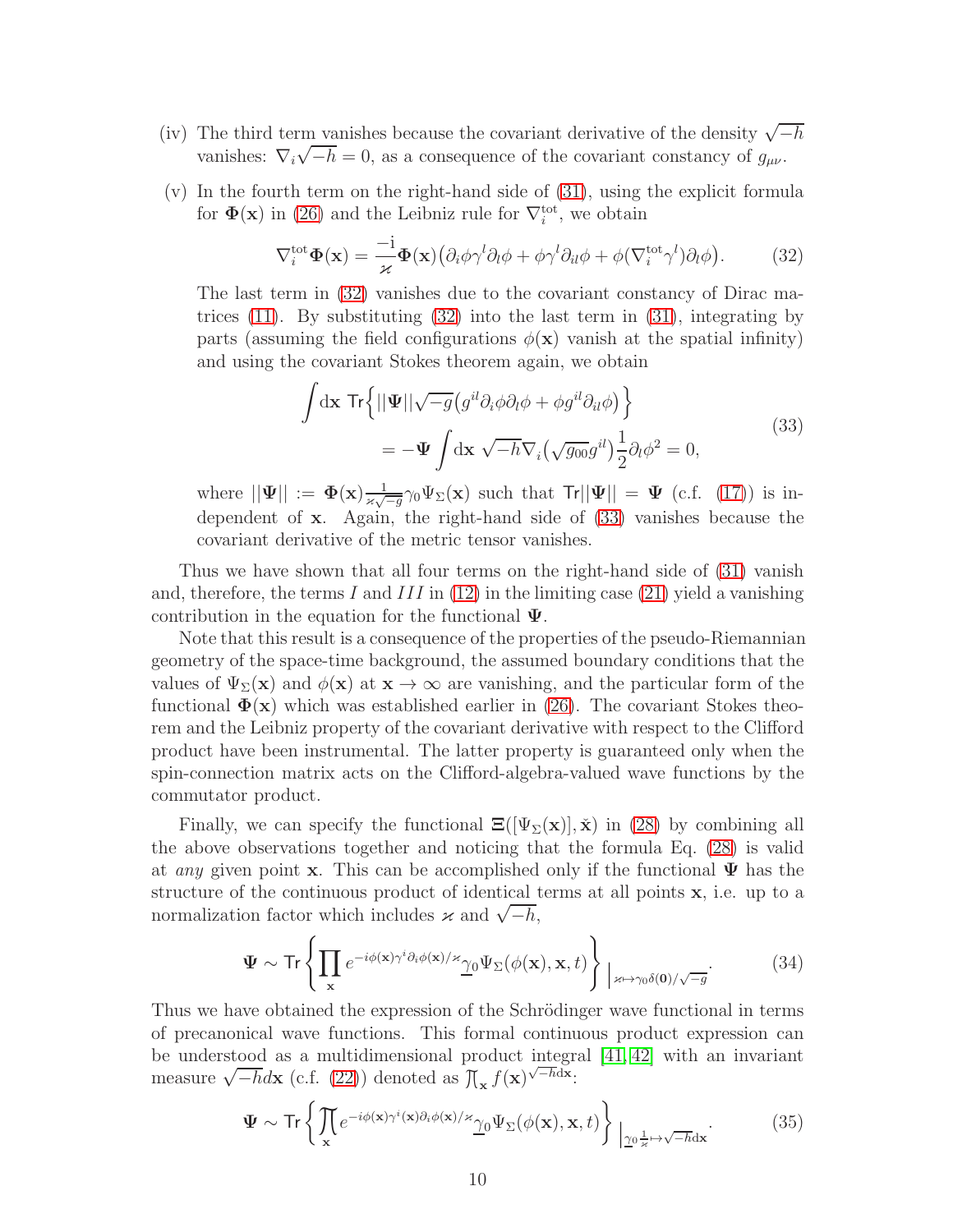This result looks remarkably similar to the result in flat space-time [\[21\]](#page-13-11), differing only in that the Dirac matrices are now x-dependent and the spatial integration measure dx is replaced by the invariant one.

Summarizing the results of the above consideration of [\(12\)](#page-5-0), we have shown that:

- the potential term V reproduces the potential term in  $(1)$  in the limiting case [\(21\)](#page-6-1);
- $\bullet$  in the same limiting case, the term IV reproduces the second functional derivative term in the canonical Hamiltonian operator in [\(1\)](#page-0-0) up to some additional terms in [\(24\)](#page-6-2);
- the required cancellation of those additional terms together with the term II in [\(12\)](#page-5-0) allows us to obtain an explicit product integral formula for the Schrödinger wave functional in terms of the precanonical wave function, Eq. [\(35\)](#page-9-2), and to reproduce the second term in [\(1\)](#page-0-0) which is responsible for nonultralocality;
- the terms I and III do not contribute to the functional Schrödinger equation [\(1\)](#page-0-0) if the fields  $\phi(\mathbf{x})$  and  $\Psi_{\Sigma}(\phi(\mathbf{x}), \mathbf{x}, t)$  are vanishing at the spatial infinity.

Thus, in static space-times, we have demonstrated that the canonical func-tional derivative Schrödinger equation [\(1\)](#page-0-0) and the explicit product integral formula [\(35\)](#page-9-2) relating the Schrödinger wave functional with the Clifford-valued precanonical wave function follow from the precanonical Schrödinger equation  $(2)$  in the symbolic limiting case when  $\gamma_0 \varkappa$  is replaced by (a regularized) invariant delta-function  $\delta(0)/\sqrt{-h}$  at equal spatial points, i.e. essentially, by the UV cutoff of the total volume of the momentum space.

## 3 Conclusion

We investigated a connection between the description of quantum scalar theory in curved space-time based on precanonical quantization and the standard description using the functional Schrödinger representation resulting from the canonical quantization. Conceptually, there is a huge gap between the canonical description in terms of a Schrödinger wave functional of field configurations  $\phi(\mathbf{x})$  on fixedtime hypersurfaces labelled by  $t$  and the precanonical description in terms of a precanonical wave function, which is a section of the Clifford bundle [\[46\]](#page-14-10) over the finite-dimensional bundle with the fiber coordinates  $\phi$  and the base coordinates  $x^{\mu}$ . Nevertheless, we demonstrated in the case of static space-times that the latter can be derived from the former in the limiting case of an infinitesimal value of  $1/\varkappa$ when the Clifford algebra element  $\gamma_0/\varkappa$  can be replaced by or mapped to the differential form representing an infinitesimal invariant spatial volume element  $\sqrt{-h} dx$ . In this (symbolic) limiting case, we were able to derive the standard functional derivate Schrödinger equation for the quantum scalar field in static curved spacetimes from the precanonical Schrödinger equation for the same physical system,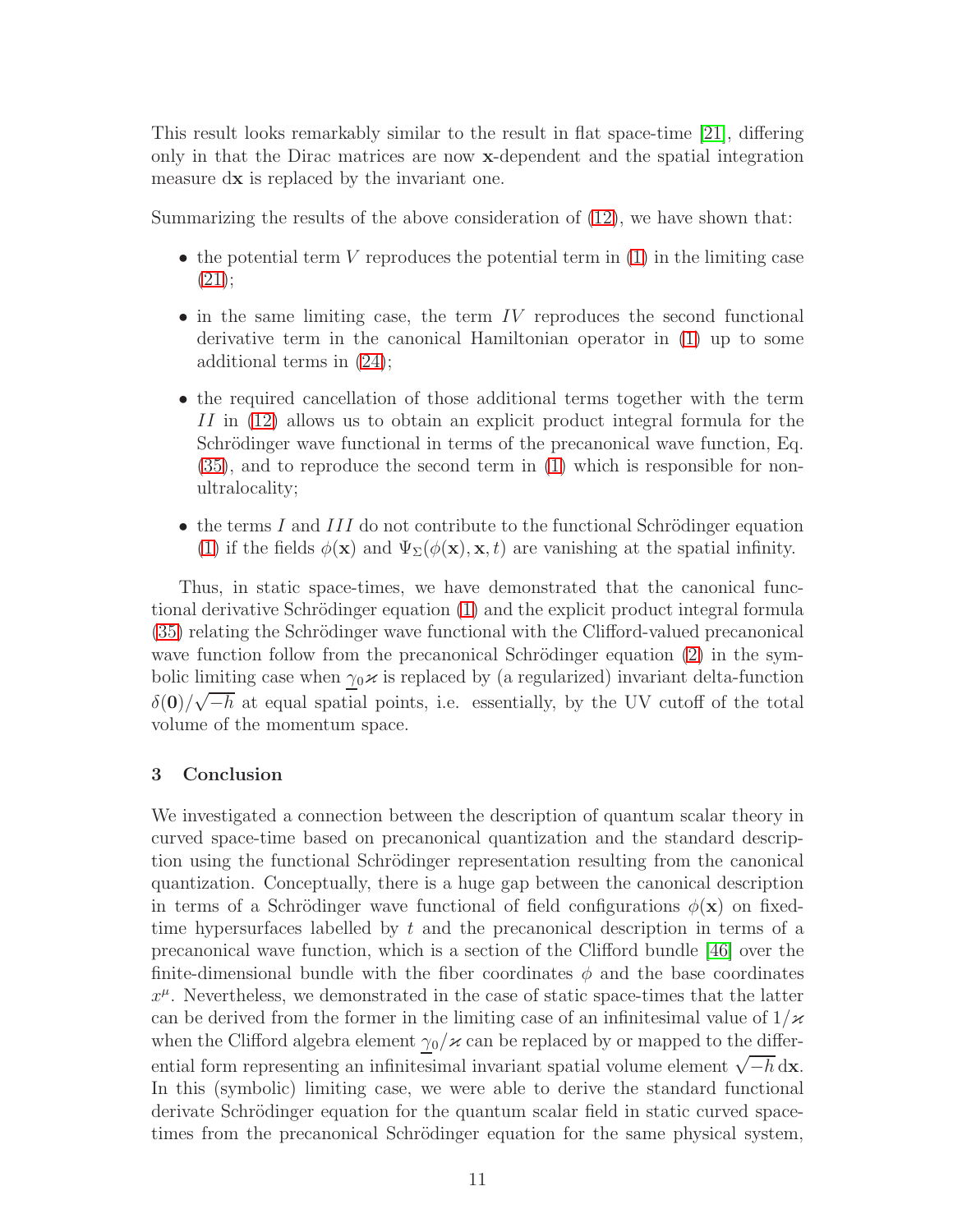and also to obtain, up to a normalization factor, an expression of the Schrödinger wave functional of quantum scalar field theory in terms of a multiple product integral of precanonical wave functions restricted to a field configuration  $\phi = \phi(\mathbf{x})$  at a fixed moment of time, Eq. [\(35\)](#page-9-2).

Our result confirms and generalizes to static space-times the statement from our previous papers  $[20-22]$  that the standard functional Schrödinger representation of quantum field theory is a certain (symbolic) limiting case of the theory of quantum fields obtained by precanonical quantization. While the former, in order to be a well-defined theory at least on the physical level of rigour, is known to require an ad hoc regularization (e.g. a point-splitting in the second variational derivative in the functional derivative Schrödinger equation  $(1)$ ), which typically introduces a UV cutoff scale  $\Lambda$  as a necessary additional element of the theory removed by a subsequent renormalization, the precanonical formulation is "already regularized" since the ultraviolet scale  $\varkappa$  is an inherent element of the precanonical quantization procedure.

One can still wonder if  $\varkappa$  is a fundamental scale or an auxiliary element of precanonical quantization of fields which should be removed from the physical results by a procedure similar to the usual renormalization. The latter point of view is supported by the observation that  $\varkappa$  actually disappears from the observable quantities of the theory in the case of free fields. On the other hand, the fundamental nature of the scale  $\varkappa$  is supported by our recent estimation of the mass gap in the precanonical formulation of quantum pure  $SU(2)$  gauge theory [\[37\]](#page-14-1) and a naive estimation of the cosmological constant from the precanonically quantized pure Einstein gravity [\[36\]](#page-14-0). Surprisingly, both estimations point to a subnuclear scale of  $\varkappa$ , thus a further research is required to understand this fact.

The consideration in this paper has also allowed us to realize that the spinconnection matrix in the curved space-time generalization of precanonical Schrödinger equation, Eq. [\(2\)](#page-1-0), acts on the Clifford-algebra-valued precanonical wave function via a commutator. This guarantees the Leibniz property when the corresponding covariant derivative acts on the Clifford product of two Clifford-algebra-valued quantities, and this property is crucial for the proof in Eq. [\(31\)](#page-8-0) of the vanishing contribution of the terms I and III in  $(12)$  to the functional Schrödinger equation [\(1\)](#page-0-0). This observation implies that some details of the earlier demonstrations of the Ehrenfest theorem in curved space-time [\[10\]](#page-12-4) and precanonical quantum gravity [\[11\]](#page-12-5) will have to be modified, which we hope to address in a future paper.

## Acknowledgments

I gratefully appreciate the hospitality of the School of Physics and Astronomy of the University of St Andrews, Scotland, and 24/7 availability of its facilities for research. I also thank S. Capozziello, F. Finster, E. Minguzzi and V. Zatloukal for useful remarks.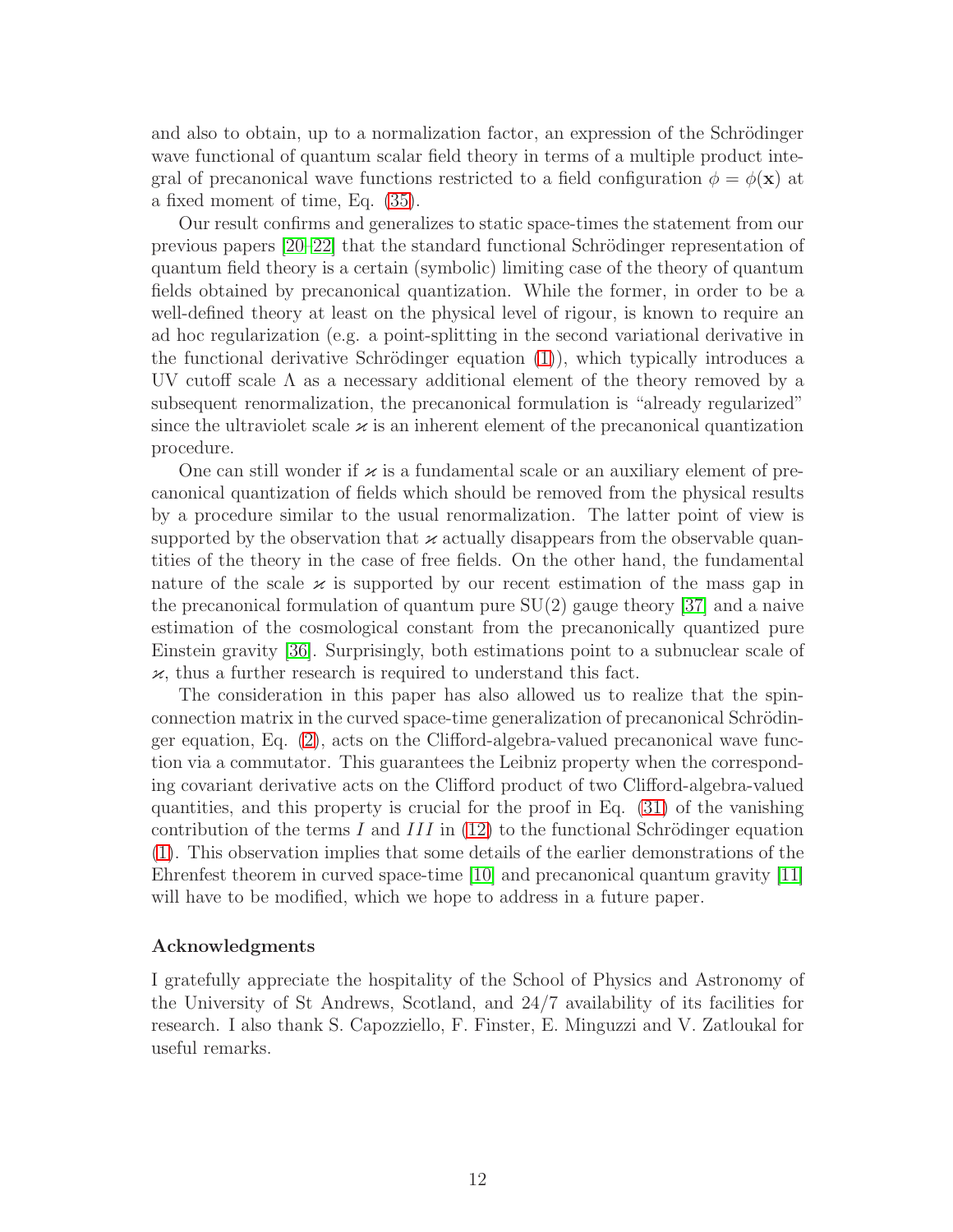#### <span id="page-12-0"></span>References

- [1] K. Freese, C.T. Hill and M.T. Mueller, Covariant functional Schrödinger formalism and application to the Hawking effect, Nucl. Phys. B255 (1985), 693.
- [2] S.-Y. Pi, Quantum field theory in flat Robertson-Walker space-time: functional Schrödinger picture, in Field Theory and Particle Physics, eds. O. Eboli, M. Gomes, and A. Santoro ´ (World Scientific, Singapore, 1990) 144-195.
- [3] D.V. Long and G. M. Shore, The Schrödinger wave functional and vacuum states in curved spacetime, Nucl. Phys. B 530 (1998), 247 [\[arXiv:hep-th/9605004\]](http://arxiv.org/abs/hep-th/9605004).
- [4] D.V. Long and G. M. Shore, The Schrödinger wave functional and vacuum states in curved spacetime II: Boundaries and foliations, Nucl. Phys. B 530 (1998), 279 [\[arXiv:gr-qc/9607032\]](http://arxiv.org/abs/gr-qc/9607032).
- [5] A. Corichi and H. Quevedo, Schrödinger representation for a scalar field on curved spacetime, Phys. Rev. D66 (2002), 085025 [\[arXiv:gr-qc/0207088\]](http://arxiv.org/abs/gr-qc/0207088).
- [6] A. Corichi, J. Cortez and H. Quevedo, Schrödinger and Fock representation for a field theory on curved spacetime, Ann. Phys. 113 (2004), 446 [\[arXiv:hep-th/0202070\]](http://arxiv.org/abs/hep-th/0202070).
- <span id="page-12-1"></span>[7] C. Kiefer, Quantum gravitational corrections to the functional Schrödinger equation, Phys. Rev. D44 (1991), 1067
- <span id="page-12-2"></span>[8] B. Hatfield, Quantum Field Theory of Point Particles and Strings (Reading MA, Addison-Wesley, 1992). S.S. Schweber, An Introduction to Relativistic Quantum Field Theory (Harper & Row, New York, 1961).
- <span id="page-12-3"></span>[9] R. Jackiw, Analysis on infinite dimensional manifolds: Schrödinger representation for quantized fields, in Field Theory and Particle Physics, edited by O. Eboli, M. Gomes, and A. ´ Santoro (World Scientific, Singapore 1990) 78-143.
- <span id="page-12-4"></span>[10] I.V. Kanatchikov, Ehrenfest theorem in precanonical quantization, J. Geom. Symmetry Phys. 37 (2015), 43 [\[arXiv:1501.00480\]](http://arxiv.org/abs/1501.00480).
- <span id="page-12-5"></span>[11] I.V. Kanatchikov, Ehrenfest theorem in precanonical quantization of fields and gravity, in The Fourteenth Marcel Grossmann Meeting on Recent Developments in Theoretical and Experimental General Relativity, Astrophysics, and Relativistic field Theories, Part C, edited by M. Bianchi, R.T. Jantzen, and R. Ruffini (World Scientific, Singapore, 2018) 2828-35, [arXiv:1602.01083](http://arxiv.org/abs/1602.01083).
- <span id="page-12-6"></span>[12] V. Fock and D. Iwanenko, Géometrie quantique linéaire et déplacement paralléle, Compt. Rend. Acad. Sci. Paris, 188 (1929), 1470.
- <span id="page-12-8"></span><span id="page-12-7"></span>[13] M.D. Pollock, On the Dirac equation in curved space-time, Acta Phys. Pol. B41 (2010), 1827.
- [14] I.V. Kanatchikov, Towards the Born-Weyl quantization of fields, *Int. J. Theor. Phys.* 37 (1998), 333 [\[arXiv:quant-ph/9712058\]](http://arxiv.org/abs/quant-ph/9712058). See also an earlier attempt in I. Kanatchikov, From the Poincaré-Cartan form to a Gerstenhaber algebra of Poisson brackets in field theory, [arXiv:hep-th/9511039](http://arxiv.org/abs/hep-th/9511039).
- [15] I.V. Kanatchikov, De Donder-Weyl theory and a hypercomplex extension of quantum mechanics to field theory, Rep. Math. Phys. 43 (1999), 157  $[\arXiv:hep-th/9810165]$ .
- <span id="page-12-9"></span>[16] I.V. Kanatchikov, On quantization of field theories in polymomentum variables, AIP Conf. Proc. 453 (1998), 356 [\[arXiv:hep-th/9811016\]](http://arxiv.org/abs/hep-th/9811016).
- <span id="page-12-10"></span>[17] I.V. Kanatchikov, precanonical quantization and the Schrödinger wave functional, *Phys.* Lett.  $A283$  (2001), 25 [\[arXiv:hep-th/0012084\]](http://arxiv.org/abs/hep-th/0012084).
- <span id="page-12-11"></span>[18] I.V. Kanatchikov, precanonical quantization of Yang-Mills fields and the functional Schrödinger representation, Rep. Math. Phys. 53 (2004), 181  $[arXiv:hep-th/0301001]$ .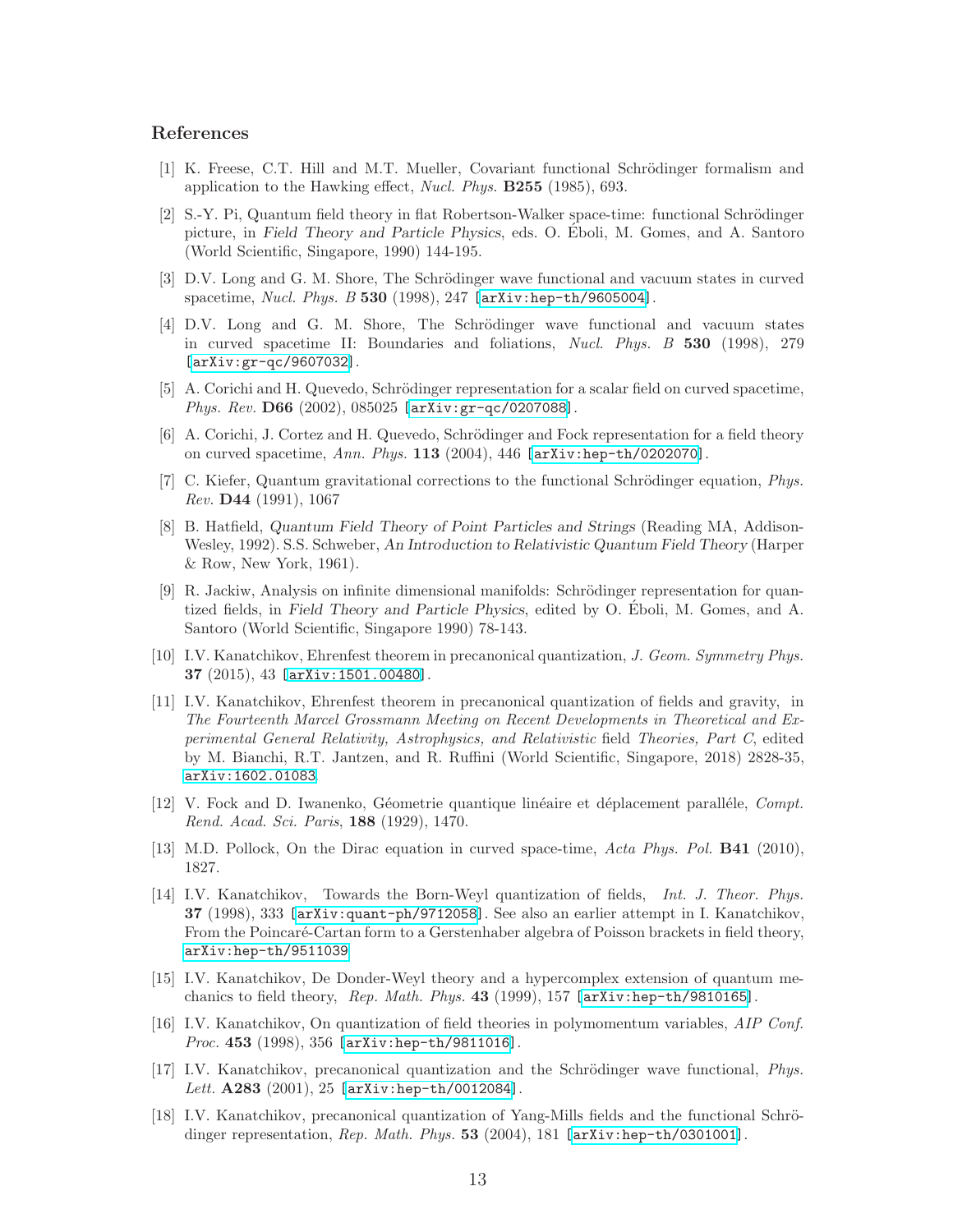- <span id="page-13-2"></span>[19] I.V. Kanatchikov, Geometric (pre)quantization in the polysymplectic approach to field theory, in Differential Geometry and its Applications, eds. Krupka, O. Kowalski, O. Krupkova and J. Slovák (Worlds Scientific, Singapore, 2008) 309-322, [\[arXiv:hep-th/0112263\]](http://arxiv.org/abs/hep-th/0112263). I.V. Kanatchikov, Covariant geometric prequantization of fields, [arXiv:gr-qc/0012038](http://arxiv.org/abs/gr-qc/0012038)
- <span id="page-13-11"></span><span id="page-13-0"></span>[20] I.V. Kanatchikov, precanonical quantization and the Schrödinger wave functional revisited, Adv. Theor. Math. Phys. 18 (2014), 1249 [\[arXiv:1112.5801\]](http://arxiv.org/abs/1112.5801).
- <span id="page-13-1"></span>[21] I.V. Kanatchikov, On the precanonical structure of the Schrödinger wave functional,  $Adv.$ Theor. Math. Phys. 20 (2016), 1377 [\[arXiv:1312.4518\]](http://arxiv.org/abs/1312.4518).
- <span id="page-13-3"></span>[22] I.V. Kanatchikov, Schrödinger wave functional in quantum Yang-Mills theory from precanonical quantization, Rep. Math. Phys. 82 (2018) 373, [\[arXiv:1805.05279\]](http://arxiv.org/abs/1805.05279).
- <span id="page-13-9"></span>[23] Th. De Donder, *Théorie Invariantive du Calcul des Variations*, (Gauthier-Villars, Paris, 1935).
- [24] H. Weyl, Geodesic fields in the calculus of variations, Ann. Math.  $(2)$  36 (1935), 607.
- [25] H. Rund, The Hamilton-Jacobi Theory in the Calculus of Variations (D. van Nostrand, Toronto, 1966).
- <span id="page-13-5"></span><span id="page-13-4"></span>[26] H. Kastrup, Canonical theories of Lagrangian dynamical systems in physics, Phys. Rep. 101 (1983), 1.
- [27] I.V. Kanatchikov, Canonical structure of classical field theory in the polymomentum phase space,  $Rep. Math. Phys. 41 (1998), 49 [arXiv:hep-th/9709229]; See also I.V. Kanatchikov,$  $Rep. Math. Phys. 41 (1998), 49 [arXiv:hep-th/9709229]; See also I.V. Kanatchikov,$  $Rep. Math. Phys. 41 (1998), 49 [arXiv:hep-th/9709229]; See also I.V. Kanatchikov,$ Basic structures of the covariant canonical formalism for fields based on the De Donder–Weyl theory, [arXiv:hep-th/9410238](http://arxiv.org/abs/hep-th/9410238).
- <span id="page-13-6"></span>[28] I.V. Kanatchikov, On field theoretic generalizations of a Poisson algebra, Rep. Math. Phys. 40 (1997), 225 [\[arXiv:hep-th/9710069\]](http://arxiv.org/abs/hep-th/9710069).
- <span id="page-13-7"></span>[29] F. Hélein and J. Kouneiher, The notion of observable in the covariant Hamiltonian formalism for the calculus of variations with several variables, Adv. Theor. Math. Phys. 8 (2004), 735 [\[arXiv:math-ph/0401047\]](http://arxiv.org/abs/math-ph/0401047).
- [30] F. Hélein and J. Kouneiher, Covariant Hamiltonian formalism for the calculus of variations with several variables, Adv. Theor. Math. Phys.  $8$  (2004), 565 [\[arXiv:math-ph/0211046\]](http://arxiv.org/abs/math-ph/0211046).
- [31] I.V. Kanatchikov, Novel algebraic structures from the polysymplectic form in field theory, in GROUP21, Physical Applications and Mathematical Aspects of Geometry, Groups and Algebras, vol. 2, eds. H.-D. Doebner, P. Nattermann , W. Scherer and C Schulte (World Scientific, Singapore, 1997) 894, [\[arXiv:hep-th/9612255\]](http://arxiv.org/abs/hep-th/9612255).
- [32] M. Forger, C. Paufler and H. Römer, The Poisson bracket for Poisson forms in multisymplectic field theory, Rev. Math. Phys. 15 (2003), 705  $[arXiv:math-ph/0202043]$ .
- [33] I.V. Kanatchikov, On the Duffin-Kemmer-Petiau formulation of the covariant Hamiltonian dynamics in field theory, Rep. Math. Phys. 46 (2000), 107  $[\ar{\text{Xiv:hep}-th/9911175}].$
- <span id="page-13-8"></span>[34] I. Kanatchikov, On a generalization of the Dirac bracket in the De Donder-Weyl Hamiltonian formalism, in Differential Geometry and its Applications, eds. Kowalski O., Krupka D., Krup-ková O., and Slovák J. (World Scientific, Singapore, 2008) 615-625, [\[arXiv:0807.3127\]](http://arxiv.org/abs/0807.3127).
- <span id="page-13-10"></span>[35] I.V. Kanatchikov, Precanonical quantum gravity: quantization without the space-time decomposition, Int. J. Theor. Phys. 40 (2001), 1121  $arXiv:gr-qc/0012074$ . See also: I.V. Kanatchikov, From the De DonderWeyl Hamiltonian formalism to quantization of gravity, [arXiv:gr-qc/9810076](http://arxiv.org/abs/gr-qc/9810076); I.V. Kanatchikov, Quantization of gravity: yet another way, [arXiv:gr-qc/9912094](http://arxiv.org/abs/gr-qc/9912094); I.V. Kanatchikov, Precanonical perspective in quantum gravity, Nucl. Phys. Proc. Suppl. 88 (2000) 326, [arXiv:gr-qc/0004066](http://arxiv.org/abs/gr-qc/0004066).